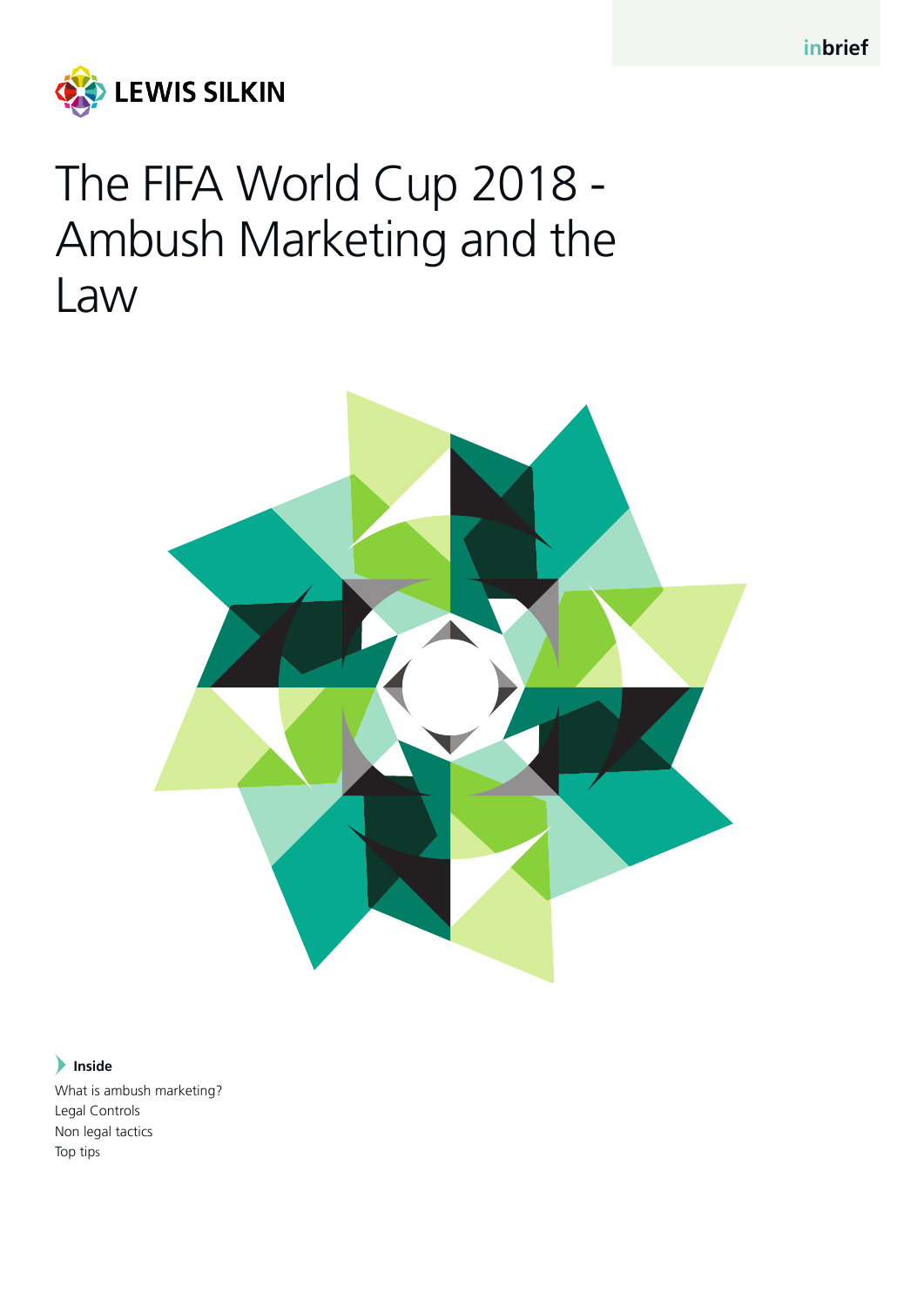

## **Introduction**

The FIFA World Cup stimulates a frenzy of marketing activity – both official and unofficial.

The 2010 FIFA World Cup marked possibly the first time ambush marketing really made headlines in the UK. Bavaria beer's stunt at The Netherlands' first match of the tournament involved beautiful Dutch models dressed in orange seeking entry into a match disguised as Danish fans, only to reveal their promotional intent once the match began. This episode led to the South African authorities making arrests, as well as the sacking of the TV pundit Robbie Earle, who had apparently supplied the tickets to the girls: a media storm ensued.

There were further examples of high-profile campaigns in the UK in 2010 which raised eyebrows – from Walkers' World Cup of Flavours and Pepsi's 'Oh Africa' to KitKat's 'Cross your fingers' campaign.

The Brazil 2014 World Cup saw the rise of the 'social' ambush with numerous companies, including Spec Savers and Peperami, opportunistically posting jokes related to Louis Suarez biting the shoulder of Italian player Giorgio Chiellini. Meanwhile Activia gave the world the most shared commercial through a clever, and no doubt expensive, ambush which culminated in a global-football themed video for Shakira's song La-La-La. The video featured some of the worlds highest profile players and encouraged public support for the World Food Programme's school meals initiative by sharing the video.

Although Shakira, the players and the WFP were undoubtedly officially endorsing the campaign, Activia were not an official World Cup sponsor. In fact their global football credentials appeared to be limited to their 'owned' event, the Danone Nation's Cup ("the world's biggest football tournament, for children aged 10 to 12"). Despite this, Activia lucked out with FIFA curiously selecting La-La-La as an official tune for Brazil 2014 and the viral music video looked like an incredibly authentic, official campaign.

It is yet to be seen what companies will come up with ahead of the start of the FIFA World Cup 2018 in Russia, but if you want to stay out of the headlines and on the right side of the law, this note is here to help.

# **What is ambush marketing?**

Ambush marketing is very difficult to define, with everyone having their own views as to whether an activity is below the belt or commercially acceptable in a competitive market. It is helpful to distinguish between three types of ambush. How these can be addressed legally will depend on a number of factors which we explore below.

## **Ambush by association**

This occurs when the non-sponsor ambusher seeks to associate itself with the event (or a participating team or player) without authorisation and consequently misleads the public into thinking the ambusher is somehow connected with the event/team/player. The most blatant examples will involve direct references being made to the event/team/player, and may involve the use of protected trade marks. Big companies tend to be alert to such restrictions and will seek to avoid infringements by making less direct references.

The Walkers, Pepsi, KitKat and Activia adverts mentioned above are all good examples of indirect associations with the World Cup which did not result in any legal proceedings. Similarly, in the

run up to the Word Cup 2014 Beats by Dre, a manufacturer of headphones, ran a successful advertising campaign "THE GAME BEFORE THE GAME" featuring football stars promoting Beats. Players were banned from wearing headphones at the stadia during the World Cup, but FIFA could not prevent the adverts running globally as they made no express reference to the event.

In the case of the 2018 FIFA World Cup however companies should be aware of the very wide scope of protection offered to FIFA and its official sponsors, in Russia under special "2018 World Cup Law" which may prevent this type of activity in the host country (see further details below).

## **Ambush by intrusion**

An 'intruding' ambusher will normally seek to gain prominent brand exposure at the event, targeting the audience in the stadia and through broadcast media. This may occur within the event's area of control, or just outside. For example tactics can include erecting huge signs on land in shot of cameras, blimps, skywriting, or simply distributing products to fans as they arrive at the event. The World Cup has seen its fair share of ambush of this nature.

The incident involving the Bavaria girls appearing at the 2010 FIFA World Cup was the sequel to a classic example of ambush by intrusion by Bavaria at the 2006 FIFA World Cup. On that occasion they gave away bright orange lederhosen, heavily branded with the Bavaria logo, to The Netherlands' fans attending matches. The 2010 Bavaria campaign was more subtle – the ladies' orange mini-dresses bore only the smallest of Bavaria logos but, combined with an ad campaign in The Netherlands which featured the same dress, they achieved a similar exposure (which was of course then maximised due to the publicity achieved as a result of the arrests).

At the 2014 World Cup the Brazilian footballer Naymar took off his shirt and revealed Brazilian coloured boxers peaking above his shorts. Apparently these were a 'gift' sent by Blue Man, a well-known Rio de Janeiro swimwear brand, to all of the Brazilian team. The brand posted images of Neymar on social media which prompted FIFA to investigate possible disciplinary action against Naymar, however no action was taken on the basis that the 'reveal' was incidental rather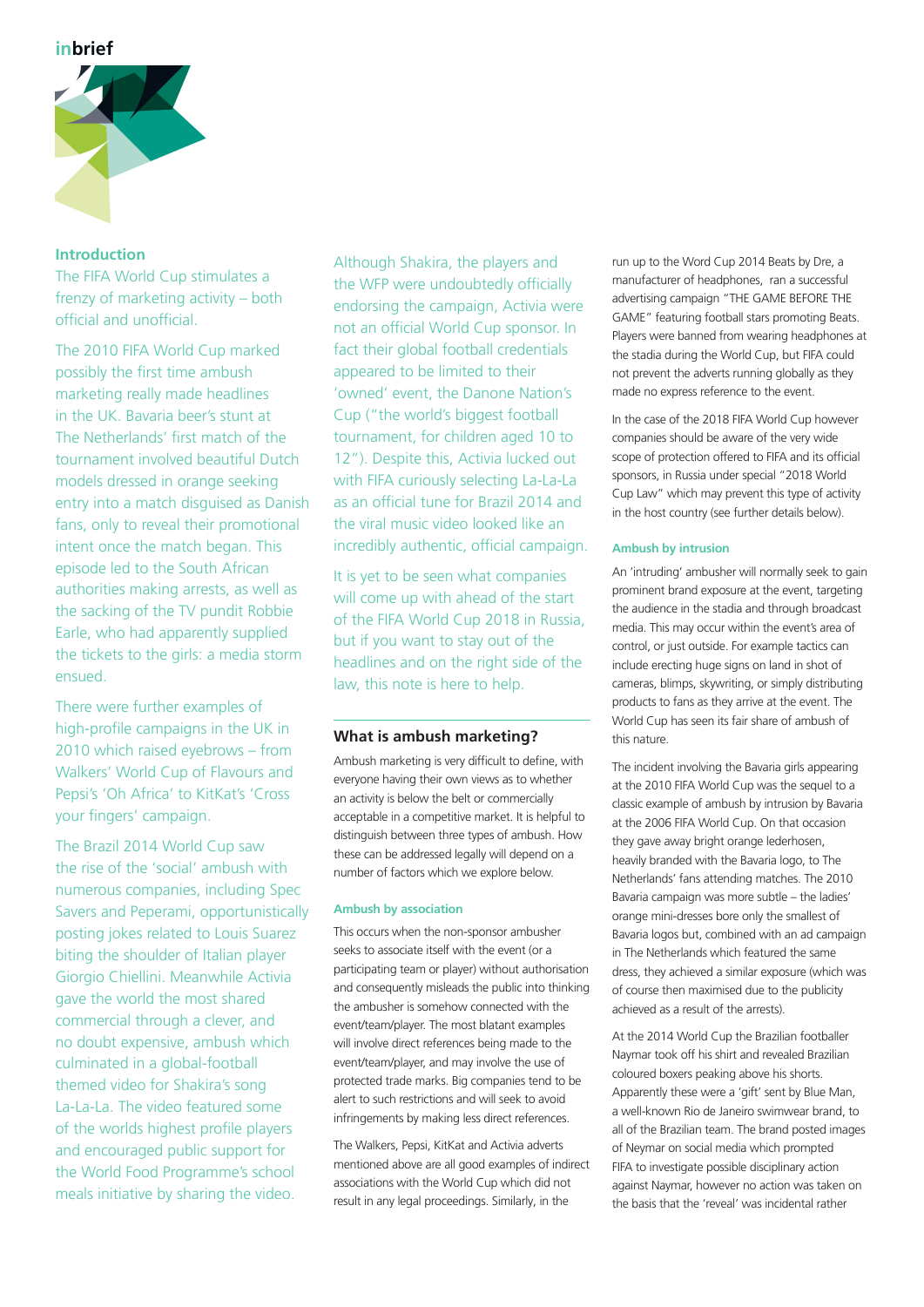

than intentional, with the brand itself claiming they could never afford to pay Neymar for the publicity..

#### **Opportunistic ambush/advertising**

Whether or not 'opportunistic' advertising, which reacts and refers to topical events, can genuinely be referred to as ambush marketing is up for debate. This advertising is often done in a humorous or tongue-in-cheek manner. Although undoubtedly taking advantage of the public interest in the event, it is less likely to be misleading about the brand's connection to the event. The Suarez biting scandal at Brazil World Cup 2014 is a classic example. Another example is Oreo which took this type of advertising to lightning-quick levels at the 2013 Super Bowl, where a power cut at the stadium prompted its marketing team to produce an advert featuring the image of an Oreo in dim lightning, accompanied by the line 'You can still dunk in the dark'. The advert went viral on Twitter before the lights had even come back on.

Zippo lighters were 'gifted' a similar opportunity when the flame expired during the Sochi 2014 Winter Olympic torch relay and was caught on camera being relit by one of their lighters. They used social media to capitalise on this.

Another tactic can be to poke fun at how vigorously an event protects its IP. This was seen at the London 2012 Olympics with Oddbins, the liquor store, running adverts bemoaning the fact that "We can't mention the event, We can't mention the city, We can't even mention the year. At least they can't stop us telling you about this:…" followed by details of one of their products. They also introduced a 30% discount for customers who wore or displayed a variety of non-London 2012 sponsor products when shopping in their off-licences.

## **Legal Controls**

Advertising agencies are often at their most inspired when coming up with ambush marketing campaigns. As it is not always straightforward in this area, rights holders' lawyers also need to get fairly creative with the law. Below we consider each of the types of ambush mentioned above and look at the legal tools that are available to

#### prevent them.

#### **Ambush by association**

Various legal measures are typically deployed to deal with this type of ambush. The most blatant examples of ambush by association may involve breaches of trade mark or copyright laws (which will generally apply in one form or another worldwide). For example use of the name of the event, the event logo or official mascots, posters or designs.

If an ambusher avoids using the event's official intellectual property, but nevertheless creates the impression that it is a sponsor of or is endorsed by or affiliated to the event, laws dealing with misleading advertising and unfair competition will be relevant. In England, the tort of passing off is likely to be asserted.

Given the creativeness of ambush marketers, many countries hosting major events create special anti-association laws. Such laws are often demanded of bidding countries by the international rights holder (in the case of the 2018 World Cup, FIFA). The new laws normally go further than other pre-existing rights, preventing all advertising which creates an 'association' or 'connection' between the advertiser and the event. This type of legislation tends only to apply locally and will be time-limited. For example, for London 2012, the 'London Olympic Association Right' applied in the UK only and expired at the end of the Olympic year, in Brazil the offence of ambush marketing established under in so called 'World Cup 2014 Law' could only be enforced until the end of 2014.

While there is no anti-association right in respect of the 2018 FIFA World Cup in the UK, there is in Russia (see further below).

Finally, event organisers may use contractual terms to seek to prevent participants in the event (athletes, teams, officials etc) from allowing their name or image etc to be used within advertising during the event and/or for the purposes of ambush marketing. The ticket terms and conditions will also normally prevent the use of tickets for any commercial/marketing purposes without the permission of the event organiser.

Remember that team and players participating in the event will also benefit from protection in

various guises, so caution should also be exercised when referring or alluding to them.

## **Protection against ambush by association for the World Cup 2018**

FIFA's official guidelines for the use of FIFA's Official Marks asserts that all of the following (in amongst others) are protected in relation to 2018 World Cup:

- Official event Emblems, Trophies, and Mascot ("Zabivaka")
- FIFA Logo, FIFA, FIFA World Cup, 2018 FIFA World Cup Russia, World Cup
- COPA 2018, MONDIAL 2018, MONDIALI 2018
- RUSSIA 2018; Host City + year (eg Moscow 2018)
- The official event Typeface, Posters, "Look" (ie designs) of the Event, and the Match Ball

FIFA does have extensive trade mark registrations and, putting aside the word-marks above, copyright or design right will also provide protection around the world. FIFA's protection for some of the word-marks such as "Moscow 2018" and "World Cup" (without the addition of FIFA, Football or 2018 etc) is more limited, at least outside of Russia. In Russia, over 90 trade marks have however been registered en masse by FIFA, including all of the host city names accompanied with the year 2018, the official event slogans (including "Football for Hope"), and even the name of the official Typeface. Nevertheless, use of the words, marks and designs listed above without permission of FIFA, or without having taken specific legal advice, is likely to be risky.

The trade mark protection in Russia is bolstered further by special legislation which deals with ambush by association (and ambush by intrusion – see below). The Federal Law No. FZ-108 ("The 2018 World Cup Law") of 7 June 2013 was signed by the President of Russia into law just over four years ago. It establishes that the existing administrative offence of 'unlawful trade' will be committed where any products or services are associated, directly or indirectly, with FIFA or the World Cup without the permission of FIFA. It expands on this in a number of ways. For example the unlawful trade offence may be committed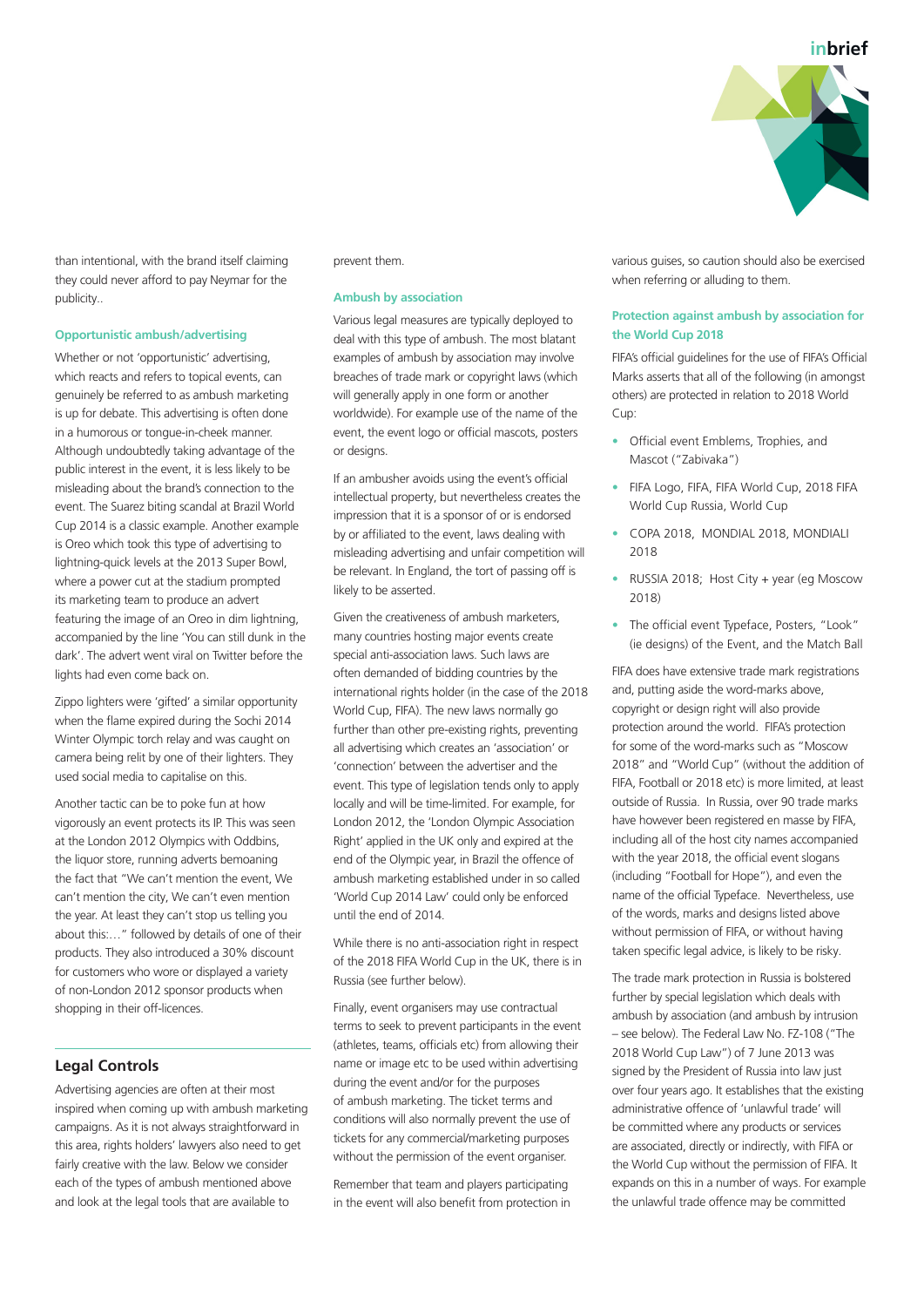

by: using a very extensive range of 'protected marks' without the permission of FIFA (the list of protected marks is even more extensive than that above); undertaking marketing which falsely suggests approval, recommendation, certification by, or connection with FIFA or the World Cup; and use of tickets for marketing, including competitions and promotional campaigns. While we are not Russian lawyers, the extent of the rules seem very wide and we'd suggest local advice be taken before running any campaigns which are targeted at or may extend into Russia.

The penalty for the offence of unfair competition ranges from a personal administrative liability and a fine of 12,000 Russian Rubles (currently £162,00) for the officer of an offending organisation to up to three years director's disqualification and a corporate fine of a minimum of 100,000 Russian Rubles (about £1.356,00). Criminal liability is also a possibility.

#### **Rule of thumb**

If you are considering a campaign linked to the World Cup in the UK, in addition to avoiding use of the marks and words listed above, the key is to ensure that the advertising does not mislead people into thinking there is a connection between the brand advertised and the event/team etc when there is not.

**A useful rule of thumb is that if you look at the advert and would almost expect to see an official sponsor logo at the end/ in the corner of the advert because of the connection made to the event/team, it is likely to have crossed the line.** 

**On the other hand, if there is only a minor allusion or nod to the event, the risk will be much lower. In the context of the 2018 World Cup in Russia, this might be the use of a football theme, something that references Russia or a nationalistic theme (but bear in mind that the elements used in the 'official' World Cup design works are protected). Use of one of these elements alone is unlikely to be problematic, as FIFA cannot claim a monopoly over any such element. However, if any of these elements are combined, for example, a Russian theme which also features a well-known ex-footballer, a complaint is much more likely.**

Context is also likely to be key: the timing and placement can add to the suggestion of an association, and even the product and style of advertising will make a difference. If the product has no natural connection to football, and a football theme is introduced in a very gratuitous way, the assumption may be that the brand is associated with the 2018 World Cup. As such, a case-by-case review will be needed.

#### **Ambush by intrusion**

This will normally be controlled by all event organisers by a provision in the ticket terms and conditions which prevents the display of any commercial messages without authorisation in the stadia. Contractual controls will also be deployed to ensure competing athletes and teams, officials and even volunteers do not use their moment in front of the cameras to promote an unauthorised brand.

Major events will often back up these contractual controls with special laws preventing unauthorised advertising (and often also street trading) in and around stadia. Special laws introduced for the World Cup 2014 in Brazil, and in the UK for the London 2012 Olympic and Paralympic Games. Similar provisions have been introduced under the Russian 2018 World Cup Law, such that any advertising or trading situated within a two-kilometre radius of a stadium on a match day must have the prior approval of FIFA or its nominees. If not, the Russian administrative offence of unfair competition may be committed. Again, we'd recommend taking local law advice before implementing any 'on the ground' advertising in Russia during the World Cup.

#### **Opportunistic ambush/advertising**

How this is addressed will depend on the execution. Opportunistic ambushes have historically been more difficult for rights holders to tackle. Implied references to the team/event in advertising are often negative in nature, making it hard to argue consumers will be misled or confused, and it's likely to be more difficult to assert special 'association rights' if the only association is a negative one. Brands deploying this type of tactic may nevertheless receive complaints from the rights holder, even if legal

action is not available or pursued.

#### **Non legal tactics**

In relation to all forms of ambush, rights holders may deploy non-legal tactics to fight back. Generating negative news stories about the advertising may work if the brand is sensitive to this, but many brands which employ ambushing as a tactic will actually enjoy the additional publicity. Alternatively, rights holders might assert pressure on a 'moral' basis contacting senior executives to try to address the issue directly, and if the brand is accredited for any reason, the threat of withdrawing accreditation may well be the most effective tool available.

## **Top tips**

As mentioned above, adverts will need to be considered in the round to decide whether they infringe: consider content, timing, placement plans, the nature of the product and of course the laws which apply in the relevant territory. Use of a football or a Russian/English nationalistic theme on its own is likely to be low risk, but the more elements that are combined, the more likely action will be taken. The scale of the campaign and size of the brand/business behind the campaign is also likely to be a factor in determining how high up FIFA's to do list the advert will be.

Unless you're working on an official 2018 FIFA World Cup Russia sponsor campaign:

- Don't use any official Russia 2018 or national team logos, protected terms, designs, images or footage in your advertising
- Avoid advertising which otherwise seeks to associate with or ambush the World Cup – see highlighted "rule of thumb" section above
- Be cautious when using player or team imagery – in addition to permission from the copyright owner, ensure you have permission from the player/team and, if the player/ team is competing in the World Cup, be aware that they may be prohibited from contributing to an ambush campaign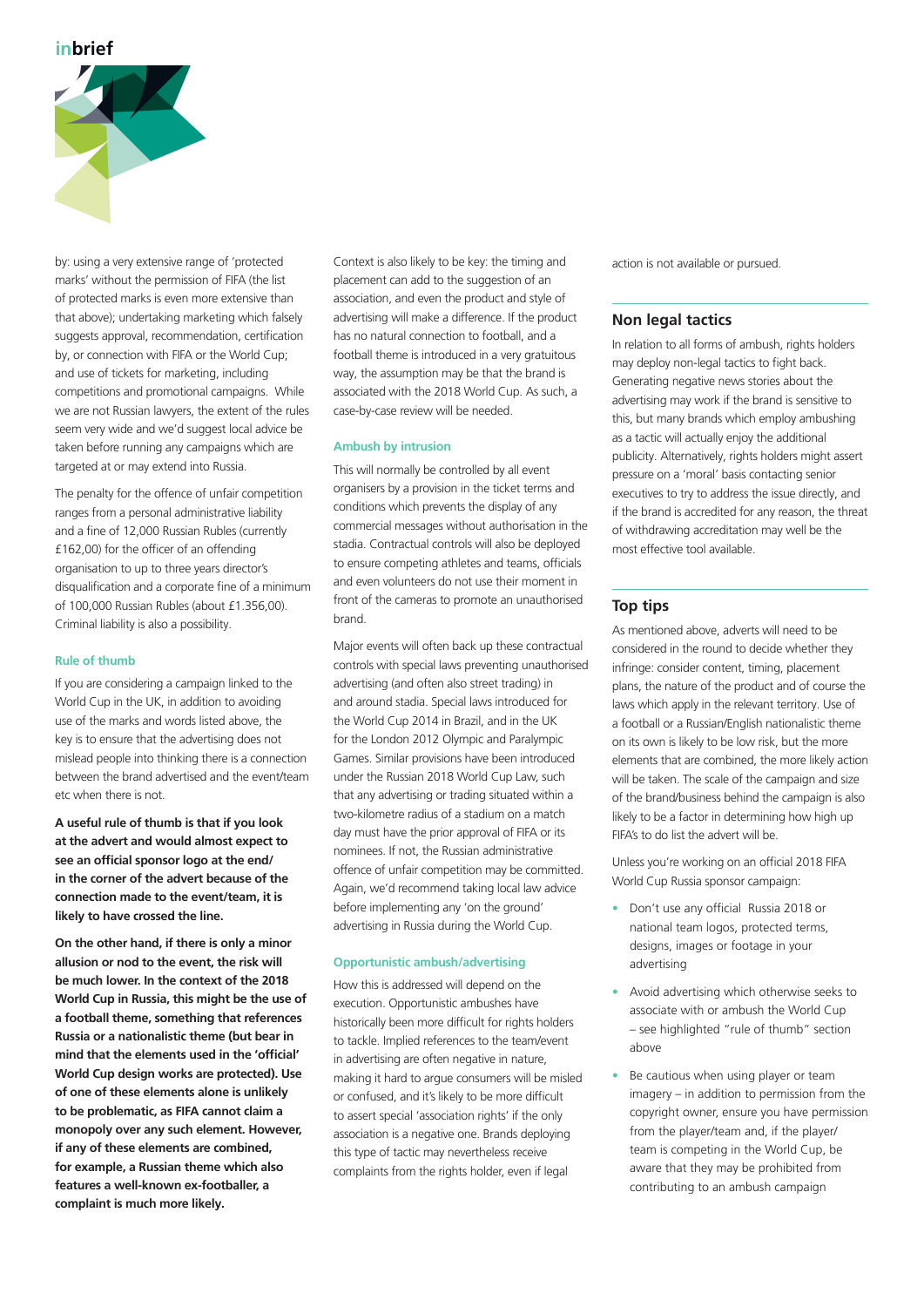

- Don't use the World Cup tickets in promotional activities
- Remember that social media is also a form of advertising - brief your digital teams/ agencies. Use of event hashtags or emojis (especially repeatedly or systematically) or even regular re-posting of content related to the World Cup or a national team could present a scenario in which FIFA or the national team would look to take action
- If you're planning on advertising in Russia during or in connection with the World Cup, ensure you don't infringe the 2018 World Cup Law either by associating directly or indirectly with the event or by advertising within 2km of stadia without authorisation and take local legal advice

If you're working on a campaign for an official World Cup or national team sponsor:

- Check the extent of the rights and make sure you're operating within them. In particular, sponsors of the national teams are likely only to have rights to the team and not the event more generally, so they won't have rights to use the World Cup logos (as opposed to the relevant team logos)
- Ensure you've gone through the appropriate approval process with the relevant rights holder (either FIFA or the relevant national team), and remember that approvals are likely to be required for all social media activations too
- If you're using players or other celebrities, make sure you have their permission
- If undertaking any advertising in Russia during the World Cup ensure you've got the necessary authorisations required if you're advertising within 2km of stadia

**For further information on this subject please contact:**

**Alex Kelham**

Head of Sports Business Group **T** + 44 (0) 20 7074 8211 alex.kelham@lewissilkin.com